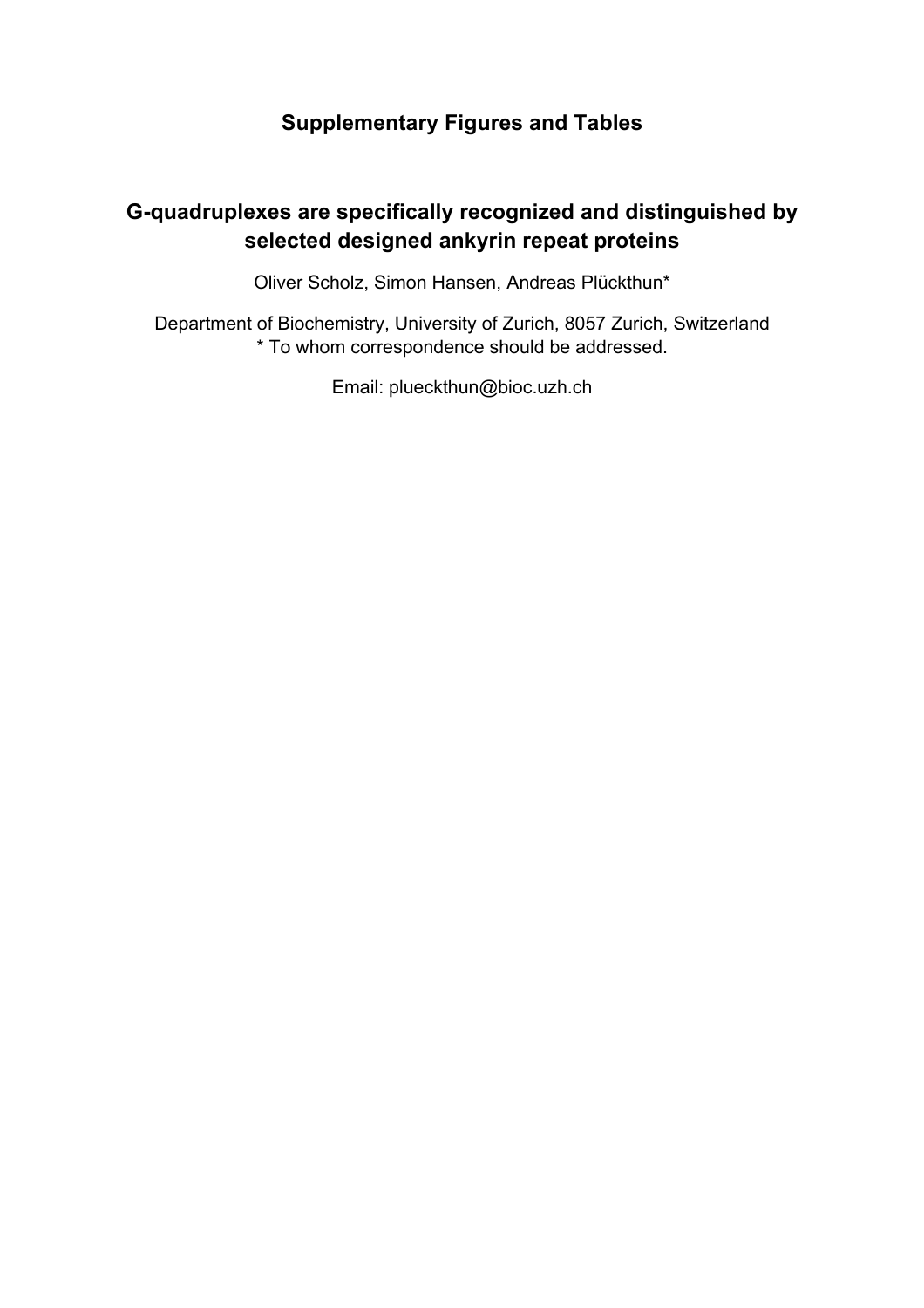|                  | Salt and target | Library          |  |
|------------------|-----------------|------------------|--|
|                  | oligonucleotide |                  |  |
| 1C <sub>6</sub>  | NaCl, tellong   | N <sub>3</sub> C |  |
| 1 <sub>C</sub>   | NaCl, tellong   | N <sub>3</sub> C |  |
| 1C11             | NaCl, tellong   | N <sub>3</sub> C |  |
| 1 <sub>G2</sub>  | KCI, tellong    | N3C              |  |
| 1G11             | KCI, tellong    | N <sub>3</sub> C |  |
| 1 H 4            | KCI, teltt      | N <sub>3</sub> C |  |
| 2C <sub>10</sub> | NaCl, tellong   | N3C              |  |
| 2D <sub>10</sub> | NaCl, teltt     | N <sub>3</sub> C |  |
| 2F4              | KCI, tellong    | N <sub>2</sub> C |  |
| 2G7              | KCI, tellong    | N <sub>3</sub> C |  |
| 2G10             | KCI, tellong    | N <sub>3</sub> C |  |

Table ST1. Selection conditions of those DARPins that were characterized in detail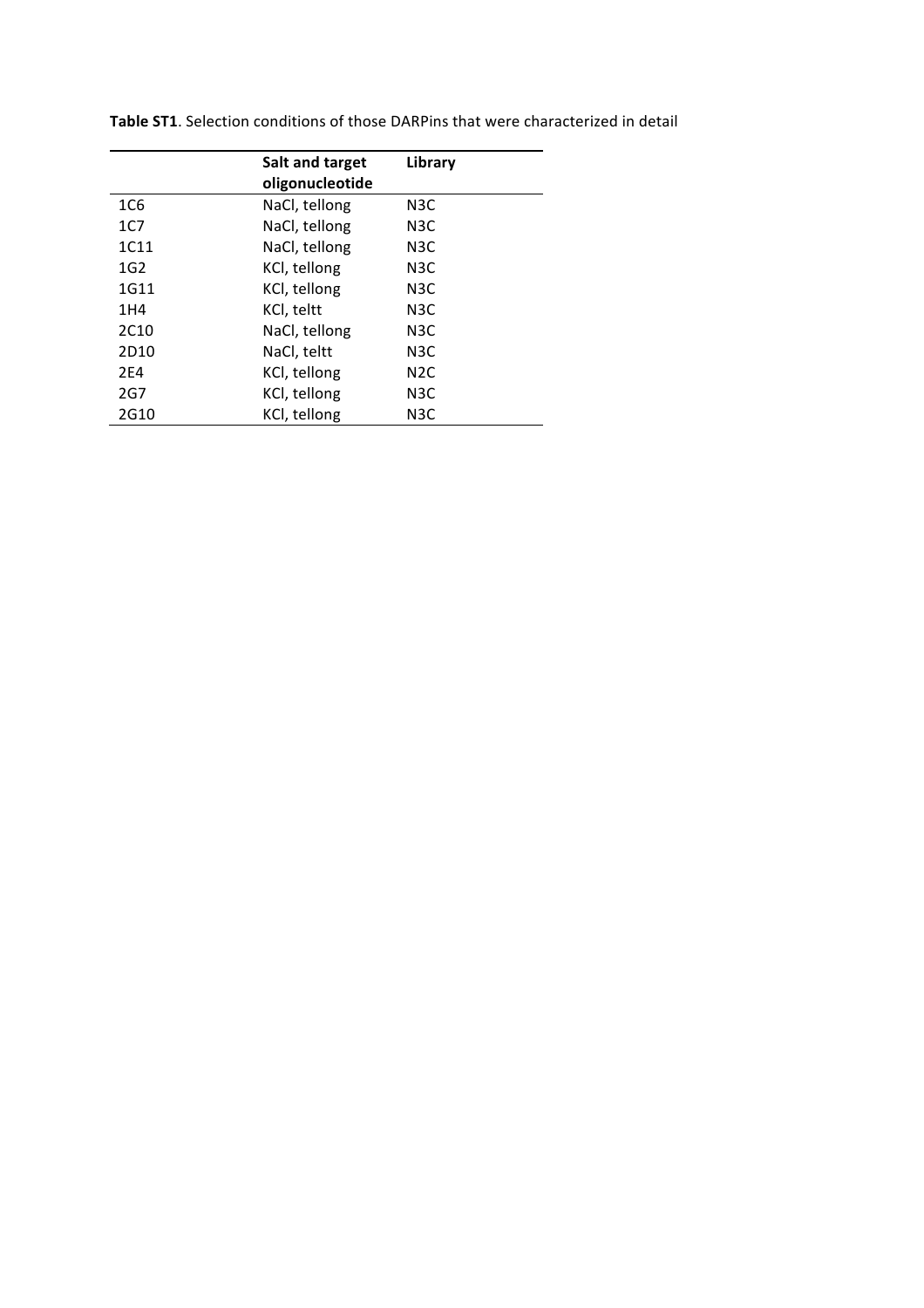| tel              |                                              |                                    |                            |
|------------------|----------------------------------------------|------------------------------------|----------------------------|
|                  | $k_{on}$                                     | $k_{off}$                          | $K_{D}$                    |
|                  | $M^{-1}$ × s <sup>-1</sup> × 10 <sup>6</sup> | $s^{-1}$ $\times$ 10 <sup>-3</sup> | $M \times 10^{-9}$         |
| 1C <sub>6</sub>  | $2.6 \pm$                                    | 0.9<br>$40 \pm 10$                 | $16 \pm 2$                 |
| 1C7              | $1.2 \pm$                                    | $40 \pm 1$<br>0.4                  | $37 \pm 15$                |
| 1C11             | $1.6 \pm$                                    | 1.1<br>$74 \pm 20$                 | $53 \pm 22$                |
| 1G <sub>2</sub>  | $1.0 \pm$                                    | $45 \pm 21$<br>0.4                 | $53 \pm 44$                |
| 1G11             | $0.055 \pm 0.0056$                           | $4.1 \pm 2.9$                      | $72 \pm 46$                |
| 1H4              | $1.6 \pm$                                    | 1.0<br>$82 \pm 24$                 | $62 \pm 34$                |
| 2C <sub>10</sub> | $1.5 \pm$                                    | 0.3<br>$68 \pm 10$                 | $48 \pm 12$                |
| 2D <sub>10</sub> | $2.0 \pm$                                    | 0.4<br>$64 \pm 14$                 | $34 \pm 16$                |
| <b>2E4</b>       |                                              |                                    |                            |
| 2G7              | $1.5 \pm$                                    | 0.1<br>$30 \pm$<br>- 0             | $20 \pm$<br>$\overline{2}$ |
| 2G10             |                                              |                                    |                            |

Table ST2. Kinetic data obtained with SPR in TBS

|                  | $k_{\text{on}}$                              |      | $k_{\text{off}}$                   | $K_D$              |
|------------------|----------------------------------------------|------|------------------------------------|--------------------|
|                  | $M^{-1}$ × s <sup>-1</sup> × 10 <sup>6</sup> |      | $s^{-1}$ $\times$ 10 <sup>-3</sup> | $M \times 10^{-9}$ |
| 1C <sub>6</sub>  |                                              |      |                                    |                    |
| 1 <sub>C</sub>   | $1.9 \pm$                                    | 0.6  | $62 \pm 16$                        | $33 \pm 8$         |
| 1C11             | $1.3 \pm$                                    | 0.9  | $42 \pm 2$                         | $43 \pm 29$        |
| 1 <sub>G2</sub>  | $3.5 \pm$                                    | 0.7  | $90 \pm 14$                        | $27 \pm 9$         |
| 1G11             | $0.14 \pm$                                   | 0.14 | $4.1 \pm 1.8$                      | $44 \pm 30$        |
| 1H4              |                                              |      |                                    |                    |
| 2C <sub>10</sub> |                                              |      |                                    |                    |
| 2D <sub>10</sub> |                                              |      |                                    |                    |
| 2E4              |                                              |      |                                    |                    |
| 2G7              |                                              |      |                                    |                    |
| 2G10             |                                              |      |                                    |                    |

*c)MYC*

|                  | $k_{on}$                                      |      | $k_{off}$                          | $K_D$              |
|------------------|-----------------------------------------------|------|------------------------------------|--------------------|
|                  | $M^{-1}$ × s <sup>-1</sup> × 10 <sup>-6</sup> |      | $s^{-1}$ $\times$ 10 <sup>-3</sup> | $M \times 10^{-9}$ |
| 1C6              |                                               |      |                                    |                    |
| 1C7              | $1.2 \pm$                                     | 0.6  | $79 \pm 20$                        | $81 \pm 38$        |
| 1C11             | $2.1 \pm$                                     | 1.7  | $79 \pm 27$                        | $49 \pm 27$        |
| 1 <sub>G2</sub>  | $2.4 \pm$                                     | 0.9  | $95 \pm 7$                         | $43 \pm 19$        |
| 1G11             | $0.12 \pm$                                    | 0.06 | $2.1 \pm 0.9$                      | $19 \pm 2$         |
| 1H4              |                                               |      |                                    |                    |
| 2C <sub>10</sub> |                                               |      |                                    |                    |
| 2D <sub>10</sub> |                                               |      |                                    |                    |
| 2E4              | $2.7 \pm$                                     | 2.1  | $130 \pm 30$                       | $64 \pm 40$        |
| 2G7              |                                               |      |                                    |                    |
| 2G10             | $0.95 \pm$                                    | 0.59 | $68 \pm$<br>2                      | $90 \pm 59$        |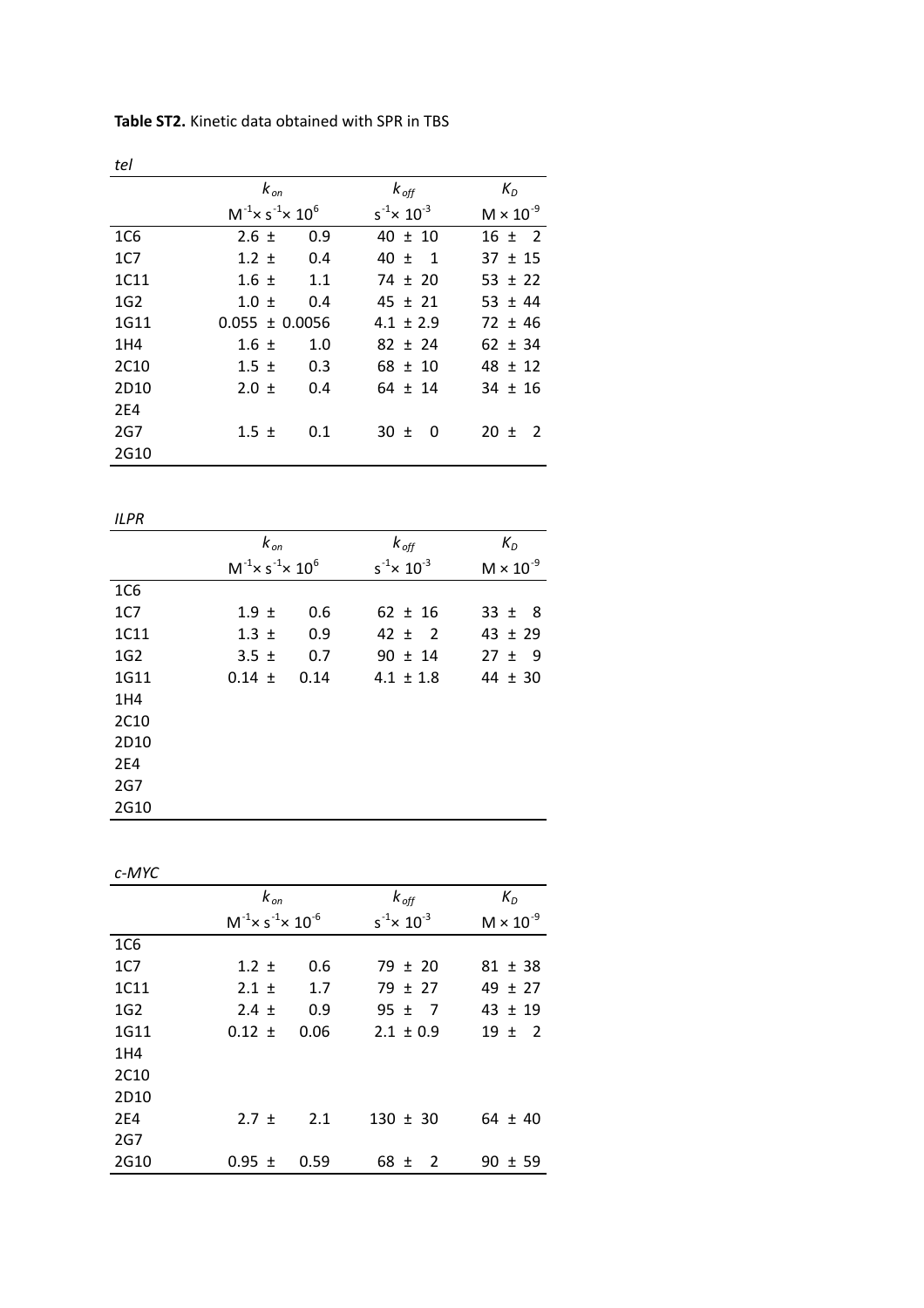| Table ST3. Kinetic data obtained with SPR in TBS-KCl |  |
|------------------------------------------------------|--|
|------------------------------------------------------|--|

*tel*

|                 | $k_{on, 1}$                                  | $k$ <sub>off, 1</sub> | $K_{D, 1}$               | $k_{on, 2}$                                  | $k_{\text{off, 2}}$                | $K_{D,2}$                  |
|-----------------|----------------------------------------------|-----------------------|--------------------------|----------------------------------------------|------------------------------------|----------------------------|
|                 | $M^{-1}$ × s <sup>-1</sup> × 10 <sup>6</sup> | $s^{-1}$ x $10^{-3}$  | $M \times 10^{-9}$       | $M^{-1}$ × s <sup>-1</sup> × 10 <sup>6</sup> | $s^{-1}$ $\times$ 10 <sup>-3</sup> | $M \times 10^{-9}$         |
| 1C6             |                                              |                       |                          |                                              |                                    |                            |
| 1 <sub>C</sub>  | $1.5 \pm 0.2$                                | $23 \pm 1.2$          | $15 \pm$<br>$\mathbf{1}$ | $0.062 \pm 0.035$                            | $0.28 \pm 0.36$                    | $3.3 \pm 3.0$              |
| 1C11            | $2.6 \pm 2.7$                                | $33 \pm 38$           | $11 \pm$<br>2            | $0.83 \pm$<br>1.27                           | $14 \pm$<br>24                     | $8.9 \pm 8.3$              |
| 1 <sub>G2</sub> | $3.6 \pm 1.0$                                | 7<br>$28 \pm$         | 7.9 $\pm$<br>1.9         | $1.0 \pm$<br>0.2                             | 3.3 $\pm$<br>0.5                   | $3.3 \pm 1.1$              |
| 1G11            |                                              |                       |                          |                                              |                                    |                            |
| 1H4             | $2.5 \pm 0.8$                                | $36 \pm 4$            | $15 \pm$<br>4            | $0.11 \pm 0.05$                              | $1.3 \pm$<br>0.1                   | $14 \pm 7$                 |
| 2C10            | $4.2 \pm 1.0$                                | $83 \pm 17$           | $20 \pm$<br>1            | $0.24 \pm 0.04$                              | 7.8 $\pm$<br>5.1                   | $35 \pm 28$                |
| 2D10            | $4.5 \pm 1.0$                                | $78 \pm 13$           | $18 \pm$<br>3            | $0.29 \pm$<br>0.10                           | 6.2 $\pm$<br>2.4                   | $22 \pm$<br>$\overline{2}$ |
| <b>2E4</b>      | $4.3 \pm 5.7$                                | $6.4 \pm 6.3$         | 4.6 $\pm$<br>4.7         | 2.3<br>$3.7 \pm$                             | $100 \pm$<br>83                    | $42 \pm 48$                |
| 2G7             | $2.4 \pm 1.1$                                | $22 \pm 10$           | $10 \pm$<br>.5           | $0.55 \pm$<br>0.08                           | $2.9 \pm$<br>0.6                   | $5.5 \pm 1.9$              |
| 2G10            | $3.5 \pm 2.7$                                | $141 \pm 87$          | 65 $\pm$<br>69           | $0.21 \pm$<br>0.12                           | 4.0 $\pm$<br>4.7                   | $15 \pm 11$                |
|                 |                                              |                       |                          |                                              |                                    |                            |
| <b>ILPR</b>     |                                              |                       |                          |                                              |                                    |                            |
|                 | $k_{on,1}$                                   | $k$ off, 1            | $K_{D, 1}$               | $k_{on, 2}$                                  | $k$ <sub>off, 2</sub>              | $K_{D,2}$                  |

|                 | . on. 1                                      | $\cdot \cdot$ on, 1         | $\cdot v_{D-1}$            | ' on ∠                                                          | ' OII. Z                           | $\cdot \cdot v$ . 2 |
|-----------------|----------------------------------------------|-----------------------------|----------------------------|-----------------------------------------------------------------|------------------------------------|---------------------|
|                 | $M^{-1}$ × s <sup>-1</sup> × 10 <sup>6</sup> | $s^{-1}$ × 10 <sup>-3</sup> | $M \times 10^{-9}$         | $M^{-1}$ × s $^{-1}$ × 10 <sup>6</sup>                          | $s^{-1}$ $\times$ 10 <sup>-3</sup> | $M \times 10^{-9}$  |
| 1C6             |                                              |                             |                            |                                                                 |                                    |                     |
| <b>1C7</b>      | $2.4 \pm 0.2$                                | $50 \pm 3$                  | $\overline{2}$<br>$21 \pm$ | $0.047 \pm 0.011$                                               | $0.61 \pm 0.16$                    | $14 \pm 8$          |
| 1C11            | $9.3 \pm 3.5$                                | $110 \pm 50$                | $12 \pm$<br>$\overline{2}$ | a)                                                              | a)                                 | $4.0 \pm 4.6$       |
| 1 <sub>G2</sub> | $16 \pm 10$                                  | $128 \pm 25$                | $9.4 \pm 3.2$              | $0.25 \pm 0.21$                                                 | $0.68 \pm 0.27$                    | $6.4 \pm 7.4$       |
| 1G11            |                                              |                             |                            |                                                                 |                                    |                     |
| 1H4             |                                              |                             |                            |                                                                 |                                    |                     |
| 2C10            |                                              |                             |                            |                                                                 |                                    |                     |
| 2D10            |                                              |                             |                            |                                                                 |                                    |                     |
| 2E4             |                                              |                             |                            |                                                                 |                                    |                     |
| 2G7             |                                              |                             |                            |                                                                 |                                    |                     |
| 2G10            | $8.5 \pm 3.0$                                | $179 \pm 36$                | $22 \pm$<br>$-5$           | $0.10 \pm 0.08$                                                 | $1.1 \pm 1.1$                      | $19 \pm 24$         |
|                 |                                              |                             |                            | a) low values indicate a different kinetic model of this DARPin |                                    |                     |

*c)MYC*

|                 | $k_{on,1}$                                   | $k_{off, 1}$                       | $K_{D, 1}$         | $k_{on, 2}$                                  | $k_{\text{off, 2}}$                | $K_{D,2}$          |
|-----------------|----------------------------------------------|------------------------------------|--------------------|----------------------------------------------|------------------------------------|--------------------|
|                 | $M^{-1}$ × s <sup>-1</sup> × 10 <sup>6</sup> | $s^{-1}$ $\times$ 10 <sup>-3</sup> | $M \times 10^{-9}$ | $M^{-1}$ × s <sup>-1</sup> × 10 <sup>6</sup> | $s^{-1}$ $\times$ 10 <sup>-3</sup> | $M \times 10^{-9}$ |
| 1C6             |                                              |                                    |                    |                                              |                                    |                    |
| 1C7             |                                              |                                    |                    |                                              |                                    |                    |
| 1C11            | $3.7 \pm 0.7$                                | $64 \pm 21$                        | $17 \pm$<br>3      | $0.015 \pm 0.026$                            | $0.10 \pm 0.17$                    | $6.8 \pm 4.3$      |
| 1 <sub>G2</sub> | $6.6 \pm 2.4$                                | $97 \pm 17$                        | $16 \pm$<br>5.     | $0.095 \pm 0.039$                            | $1.2 \pm 0.3$                      | $14 \pm$<br>-4     |
| 1G11            |                                              |                                    |                    |                                              |                                    |                    |
| 1H4             |                                              |                                    |                    |                                              |                                    |                    |
| 2C10            |                                              |                                    |                    |                                              |                                    |                    |
| 2D10            |                                              |                                    |                    |                                              |                                    |                    |
| 2E4             | $2.7 \pm 0.9$                                | $67 \pm 10$                        | $28 \pm 13$        | $1.9 \pm$<br>3.2                             | $4.2 \pm 4.7$                      | $19 \pm 27$        |
| 2G7             |                                              |                                    |                    |                                              |                                    |                    |
| 2G10            | $2.8 \pm 2.1$                                | $97 \pm 61$                        | $104 \pm 150$      | $0.66 \pm 0.96$                              | $7.0 \pm$<br>9.3                   | $15 \pm 5$         |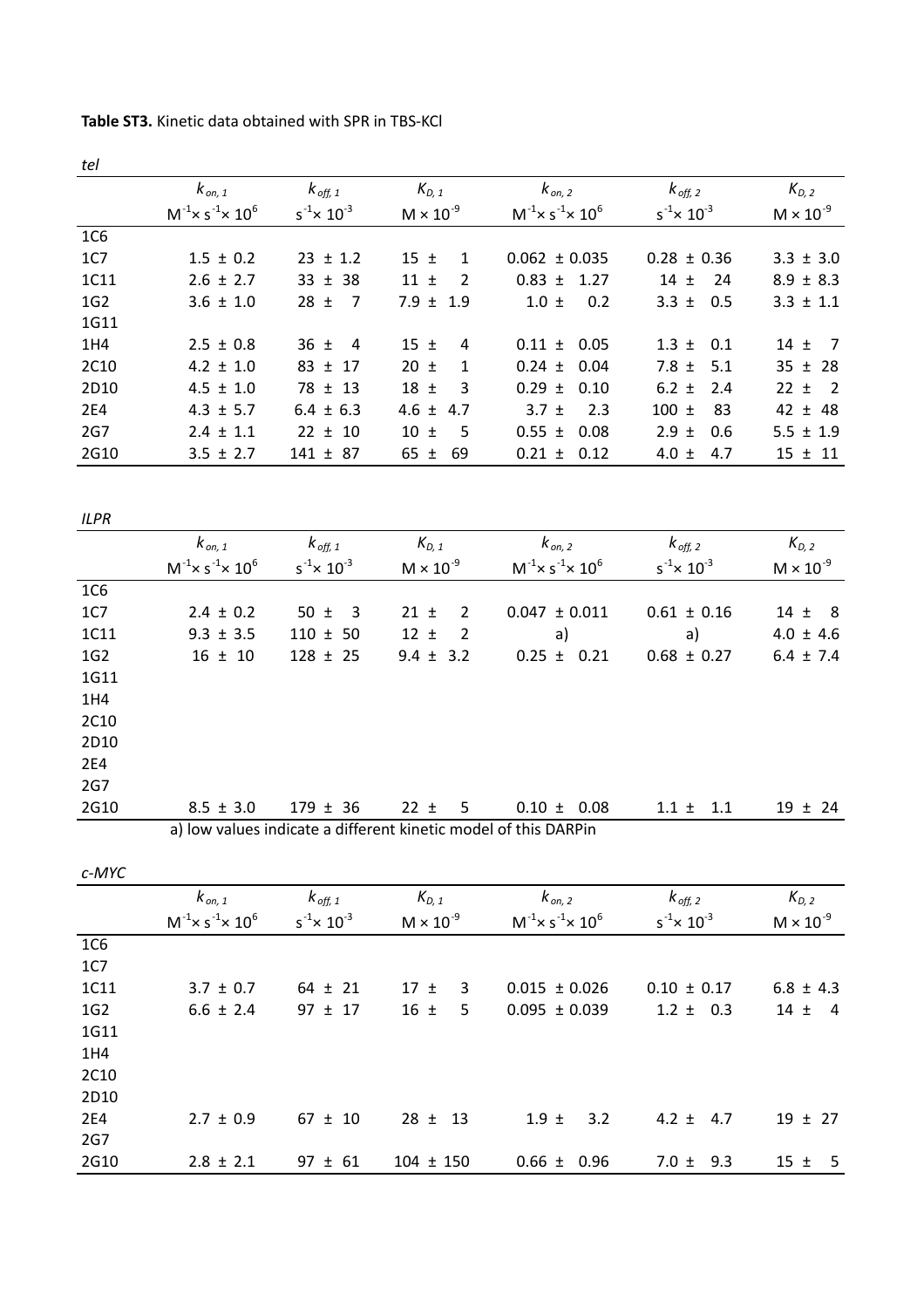## **Figure Legends:**

**Figure S1-S6.**  $k_{on}$ ,  $k_{off}$  and  $K_D$  values calculated from SPR data. S1: TBS, *tel*; S2: TBS-KCl, *tel*; S3: TBS, *ILPR*; S4: TBS-KCl, *ILPR*; S5: TBS, *c-Myc*; S6: TBS-KCl, *c-Myc*. For measurements in TBS-KCl, a heterogeneous ligand model was used; values for both binding events are given. Order of a group of bars is always:  $k_{on}$ ,  $k_{off}$ ,  $K_D$ 

Figure S7. Sequences of selected DARPins. The differences to the consensus at randomized positions (indicated by X in consensus) and framework mutations are shown. Residues that had been randomized in the original design are boxed. DARPins 2E4 contains two internal repeats (N2C), all others contain 3 internal repeats (N3C).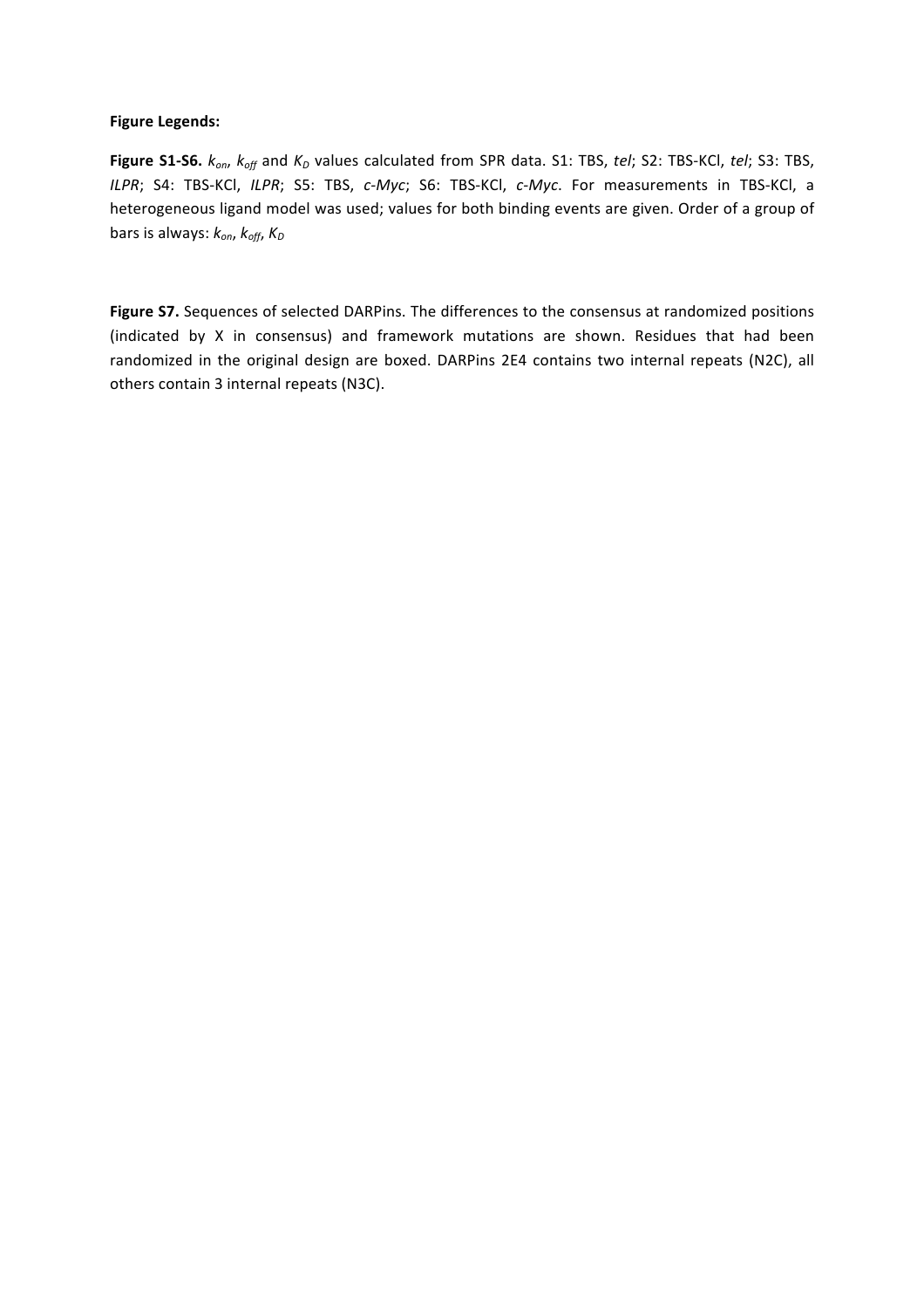





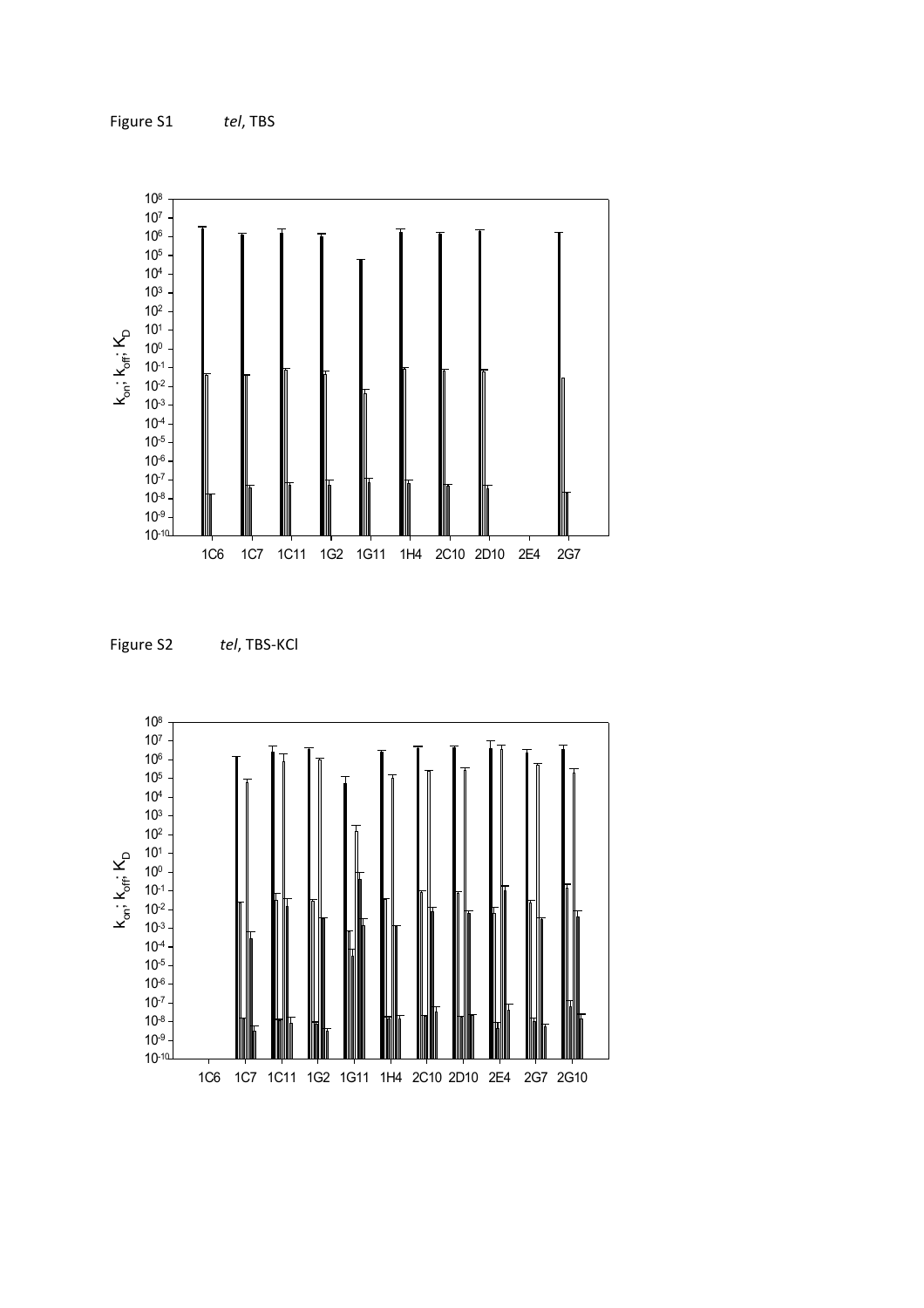



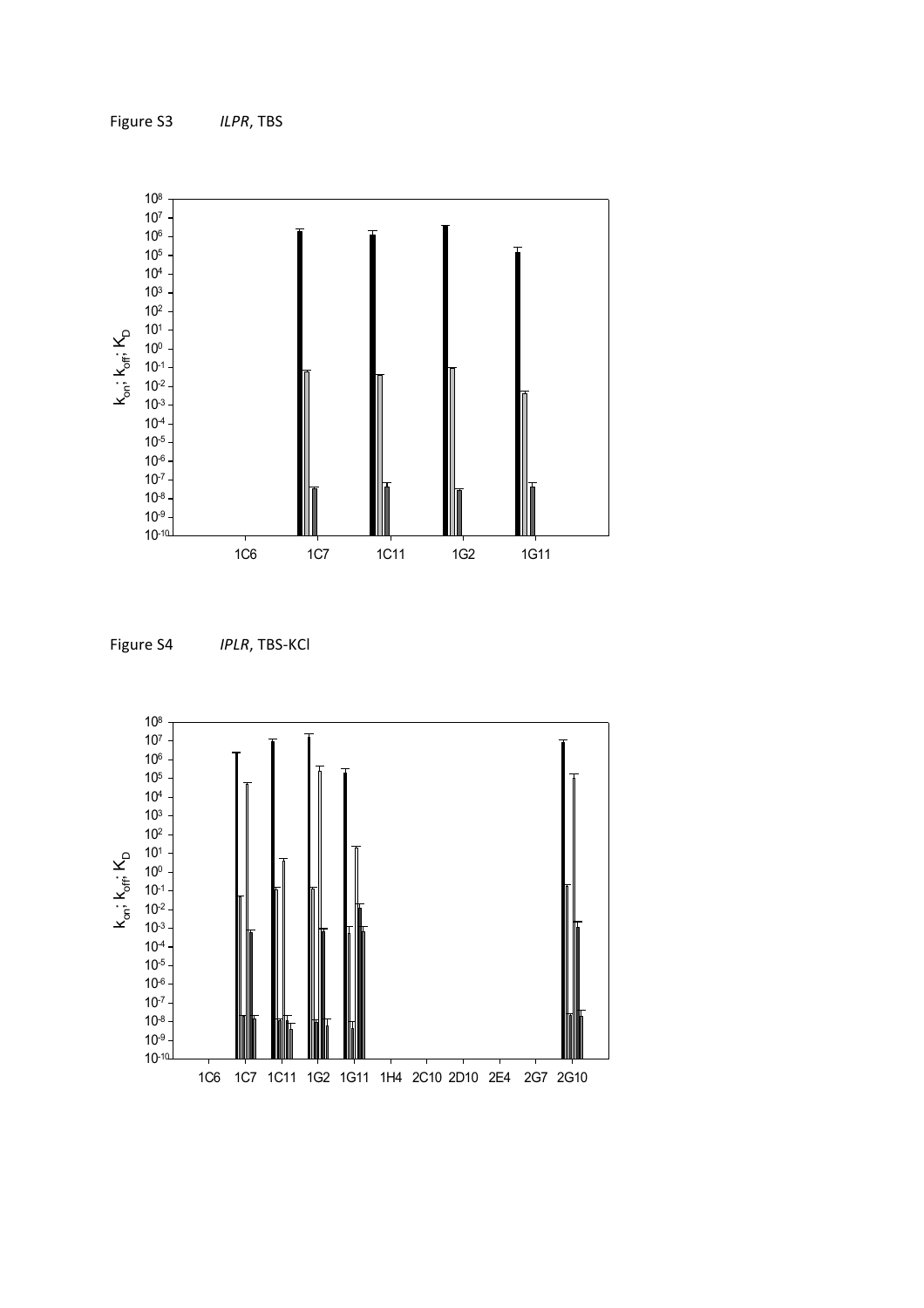